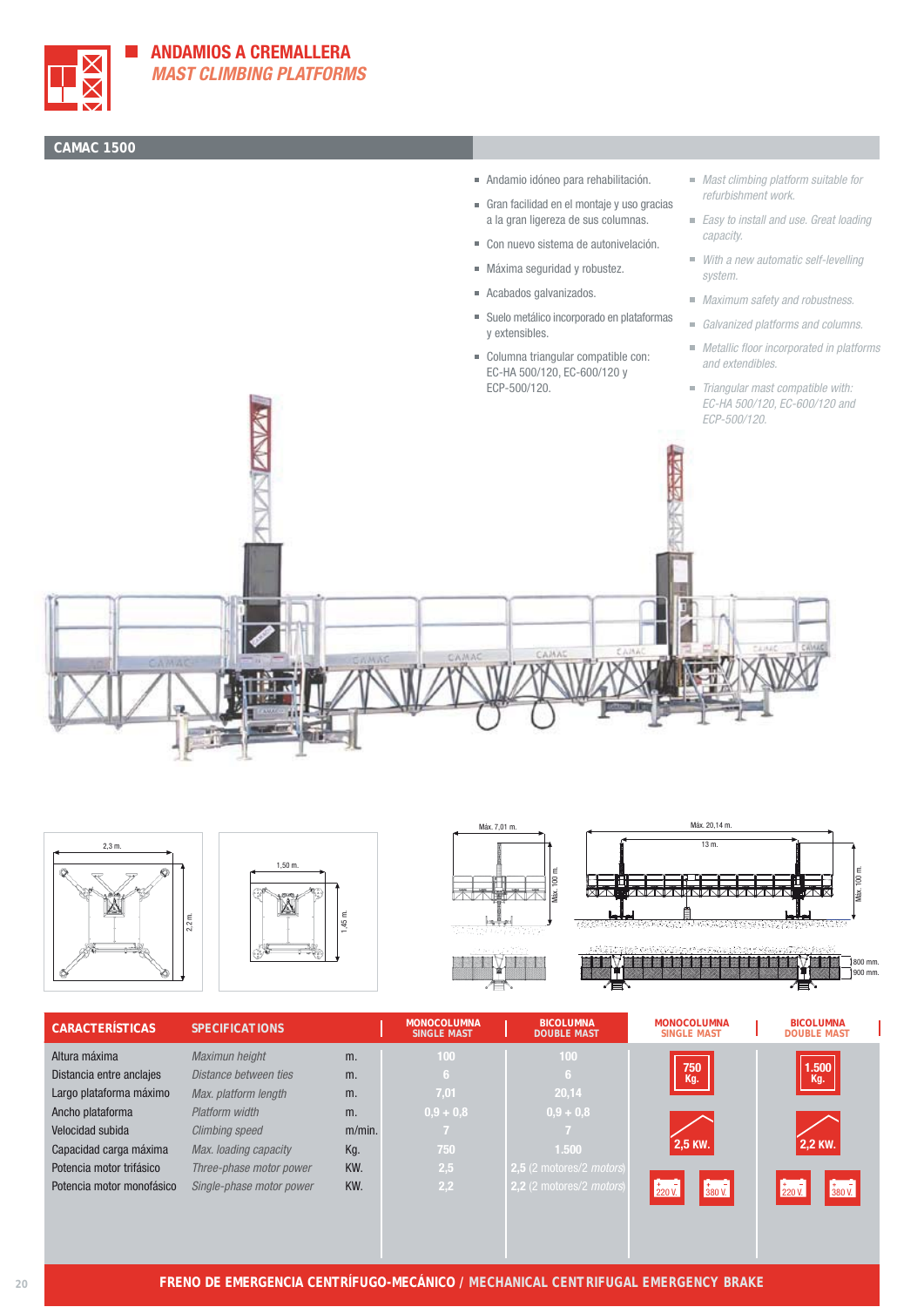

**ANDAMIOS A CREMALLERA MAST CLIMBING PLATFORMS**

#### **CAMAC 2000**

#### **KIT ESQUINERO / CORNER KIT**



**EXTENSIONES TELESCÓPICAS EXTENSIONES TELESCÓPICAS**



- Siempre pensando en la comodidad del usuario, hemos implementado importantes mejoras técnicas de serie, como los gatos de nivelación y el nuevo sistema de autonivelación que se suministra en cada grupo motriz.
- Columna triangular compatible con: EC-1000/150, ECP-1000/150 y EPM-1000/150.
- Always bearing in mind the users' comfort, we have included some important technical improvements such as the level jacks and the new automatic self-levelling system, supplied with the driving group.
- Triangular mast compatible with: EC-1000/150, ECP-1000/150 and EPM-1000/150.





| <b>CARACTERÍSTICAS</b>   | <b>SPECIFICATIONS</b> |           | <b>MONOCOLUMNA</b><br><b>SINGLE MAST</b> | <b>BICOLUMNA</b><br><b>DOUBLE MAST</b>    | <b>MONOCOLUMNA</b><br><b>SINGLE MAST</b> | <b>BICOLUMNA</b><br><b>DOUBLE MAST</b> |  |
|--------------------------|-----------------------|-----------|------------------------------------------|-------------------------------------------|------------------------------------------|----------------------------------------|--|
| Altura máxima            | Maximun height        | m.        | 120                                      | 120                                       |                                          |                                        |  |
| Distancia entre anclajes | Distance between ties | m.        | 6                                        | -6                                        | 1.160<br>Kg.                             | 2.320<br>Kg.                           |  |
| Largo plataforma máximo  | Max. platform length  | m.        | 9,04                                     | 25,44                                     |                                          |                                        |  |
| Ancho plataforma         | Platform width        | m.        | $1,2 + 0,9$                              | $1,2 + 0,9$                               |                                          |                                        |  |
| Velocidad subida         | <b>Climbing speed</b> | $m/min$ . | 10                                       | 10                                        |                                          |                                        |  |
| Capacidad carga máxima   | Max. loading capacity | Kg.       | 1.160                                    | 2.320                                     | 4,1 KW.                                  | 4,1 KW.                                |  |
| Potencia del motor       | Motor power           | KW.       | 4,1                                      | 4,1 $(2 \text{ motores}/2 \text{motors})$ |                                          |                                        |  |
|                          |                       |           |                                          |                                           | $+$ -<br>380 V.                          |                                        |  |
|                          |                       |           |                                          |                                           |                                          | 380 V.                                 |  |
|                          |                       |           |                                          |                                           |                                          |                                        |  |
|                          |                       |           |                                          |                                           |                                          |                                        |  |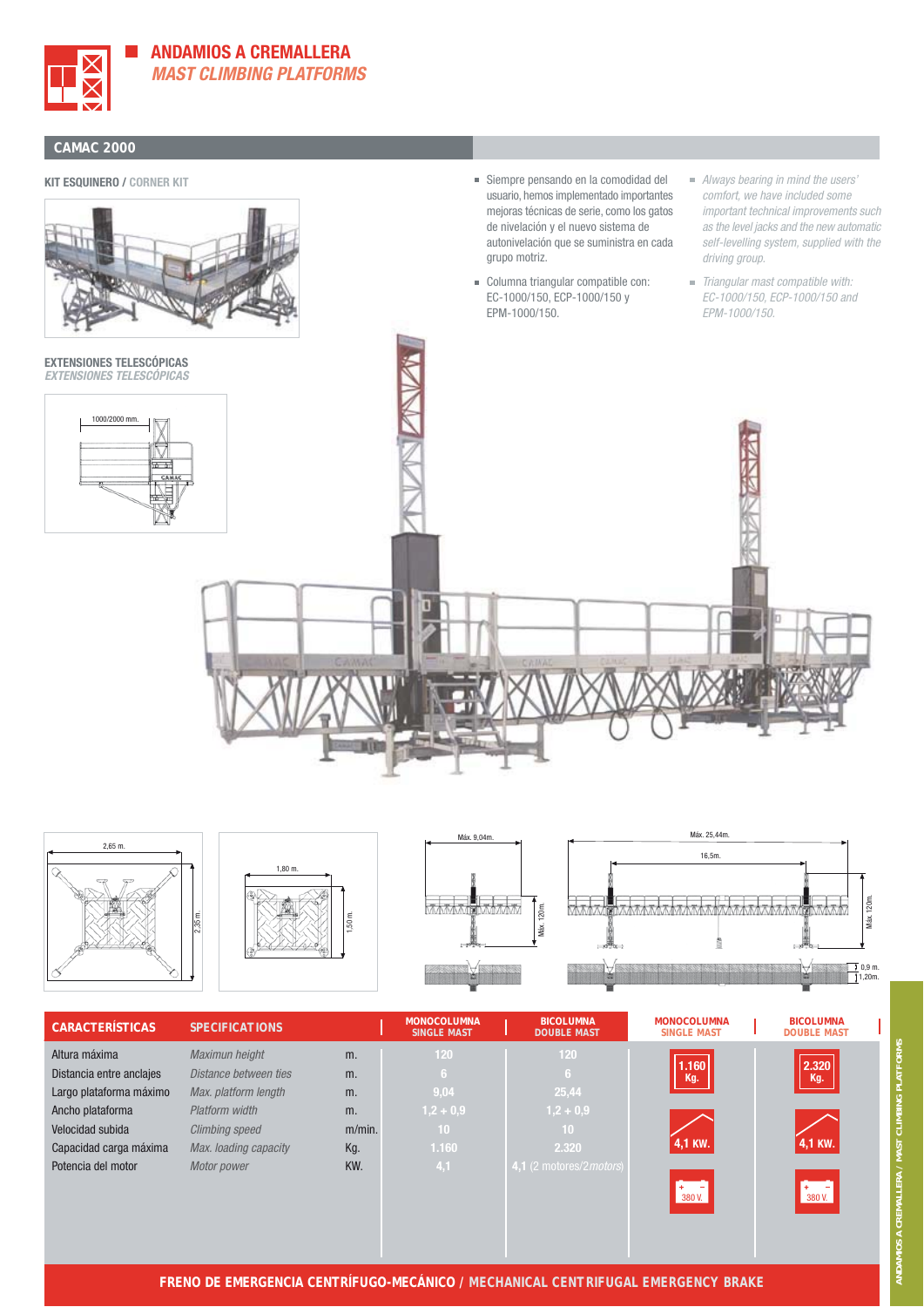

### **ANDAMIOS A CREMALLERA MAST CLIMBING PLATFORMS**

#### **CAMAC 3000**

#### **KIT ESQUINERO / CORNER KIT**



**EXTENSIONES TELESCÓPICAS EXTENSIONES TELESCÓPICAS**



- La combinación de su máxima seguridad y facilidad en el montaje y uso, junto con su rápida velocidad de 10 m/min., permiten un gran ahorro de tiempo en obra.
- Gran robustez.
- Acabados galvanizados.
- Columna cuadrada compatible con: EC-1700/150, ECP-1500/150 y EPM-1500/150.
- The combination of maximum safety with easy installation and use, along with its fast speed of 10 m/min., become an important saving of time at works.
- Great robustness.
- Galvanized platforms and masts.
- Square mast compatible with: EC-1700/150, ECP-1500/150 and EPM-1500/150.











 $\frac{120 \text{ m}}{20 \text{ m}}$ 

H

| <b>CARACTERÍSTICAS</b>   | <b>SPECIFICATIONS</b> |           | <b>MONOCOLUMNA</b><br><b>SINGLE MAST</b> | <b>BICOLUMNA</b><br><b>DOUBLE MAST</b>     | <b>MONOCOLUMNA</b><br><b>SINGLE MAST</b> | <b>BICOLUMNA</b><br><b>DOUBLE MAST</b>                                          |
|--------------------------|-----------------------|-----------|------------------------------------------|--------------------------------------------|------------------------------------------|---------------------------------------------------------------------------------|
| Altura máxima            | Maximun height        | m.        | 120                                      | 120                                        |                                          |                                                                                 |
| Distancia entre anclajes | Distance between ties | m.        | -9                                       | -9                                         | 1.710<br>Kg.                             | 3.420<br>Kg.                                                                    |
| Largo plataforma máximo  | Max. platform length  | m.        | 11,84                                    | 32,40                                      |                                          |                                                                                 |
| Ancho plataforma         | Platform width        | m.        | $1,2 + 0,9$                              | $1,2 + 0,9$                                |                                          |                                                                                 |
| Velocidad subida         | <b>Climbing speed</b> | $m/min$ . | 10                                       | 10                                         |                                          |                                                                                 |
| Capacidad carga máxima   | Max. loading capacity | Kg.       | 1.710                                    | 3.420                                      | 4,1 KW.                                  | 4,1 KW.                                                                         |
| Potencia del motor       | Motor power           | KW.       | 4,1                                      | 4,1 $(2 \text{ motores}/2 \text{ motors})$ |                                          |                                                                                 |
|                          |                       |           |                                          |                                            | $+ -$<br>380 V.                          | $\begin{array}{ c c } \hline + & - \\ \hline 380 \text{ V.} \hline \end{array}$ |
|                          |                       |           |                                          |                                            |                                          |                                                                                 |
|                          |                       |           |                                          |                                            |                                          |                                                                                 |
|                          |                       |           |                                          |                                            |                                          |                                                                                 |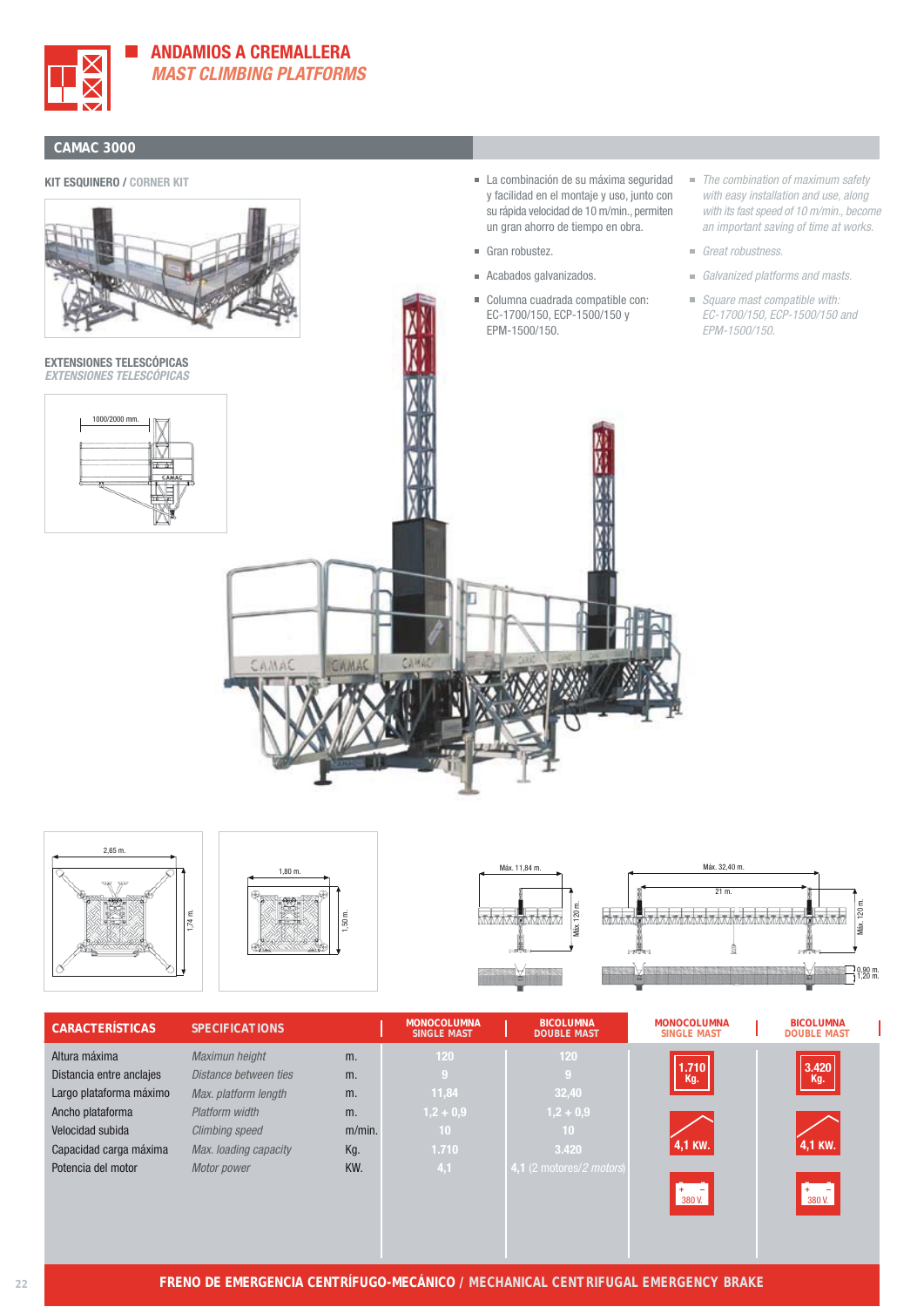





- $\blacksquare$  Its big capacity allows its use in any type of work such new buildings, refurbishments, painting, etc.
- Square mast compatible with: EC-1700/150, ECP-1500/150 and EPM-1500/150.







| <b>CARACTERÍSTICAS</b>        | <b>SPECIFICATIONS</b>          |           | <b>MONOCOLUMNA</b><br><b>SINGLE MAST</b> | CON ANCLAJES CADA 9 m.<br><b>WITH TIES EACH 9 m.</b><br><b>BICOLUMNA</b><br><b>DOUBLE MAST</b> | <b>MONOCOLUMNA</b><br><b>SINGLE MAST</b>            | CON 1 ANCLAJE A 9 m.<br>WITH 1 TIE TO 9 $m$ .<br><b>BICOLUMNA</b><br><b>DOUBLE MAST</b> | <b>MONOCOLUMNA</b><br><b>SINGLE MAST</b> | <b>SIN ANCLAJES</b><br><b>WITHOUT TIES</b><br><b>BICOLUMNA</b><br><b>DOUBLE MAST</b> |
|-------------------------------|--------------------------------|-----------|------------------------------------------|------------------------------------------------------------------------------------------------|-----------------------------------------------------|-----------------------------------------------------------------------------------------|------------------------------------------|--------------------------------------------------------------------------------------|
| Altura máxima                 | Maximun height                 | m.        | 120                                      | 120                                                                                            | 17,54                                               | 17,54                                                                                   | 8,54                                     | 8,54                                                                                 |
| Largo plataforma máximo       | Max. platform length           | m.        | 11,84                                    | 32,40                                                                                          | 10.20                                               | 20,20                                                                                   | 10,20                                    | 20,20                                                                                |
| Ancho plataforma              | Platform width                 | m.        | $1,2 + 0,9$                              | $1,2 + 0,9$                                                                                    | $1,2 + 0,9$                                         | $1,2 + 0,9$                                                                             | $1,2 + 0,9$                              | $1,2 + 0,9$                                                                          |
| Velocidad subida              | <b>Climbing speed</b>          | $m/min$ . | 10 <sup>1</sup>                          | 10                                                                                             | 10.                                                 | 10                                                                                      | 10                                       | 10 <sub>1</sub>                                                                      |
| Velocidad traslación          | <b>Translation speed</b>       | $m/min$ . | $\sim$                                   |                                                                                                | <b>Contract</b>                                     |                                                                                         |                                          | $\overline{3}$                                                                       |
| Capacidad carga máxima        | Max. loading capacity          | Kg.       | 1.710                                    | 3.420                                                                                          | 1.710                                               | 3.420                                                                                   | 1.710                                    | 3.420                                                                                |
| Potencia del motor            | Motor power                    | KW.       | 4,1                                      | 4.1 (2 motores/motors)                                                                         | 4,1                                                 | 4,1 (2 motores/motors)                                                                  | 4,1                                      | 4,1 (2 motores/motors)                                                               |
| Potencia del motor traslación | <b>Translation motor power</b> | KW.       |                                          |                                                                                                |                                                     |                                                                                         | 1.5                                      | 1,5                                                                                  |
|                               |                                |           | $\frac{1.710}{\text{Kg.}}$               | $\left  \begin{array}{c} 3.420 \\ \text{Kg.} \end{array} \right $                              | $\begin{bmatrix} 1.710 \\ \text{Kg.} \end{bmatrix}$ | $\begin{array}{ c }3.420\hline\text{Kg.} \end{array}$                                   | 1.710 <br>Kg.                            | $\begin{array}{ c } \hline 3.420 \\ \hline \text{Kg.} \hline \end{array}$            |
|                               |                                |           | 1,1 KW.                                  | 4,1 KW.                                                                                        | 4,1 KW.                                             | <b>4,1 KW</b>                                                                           |                                          |                                                                                      |